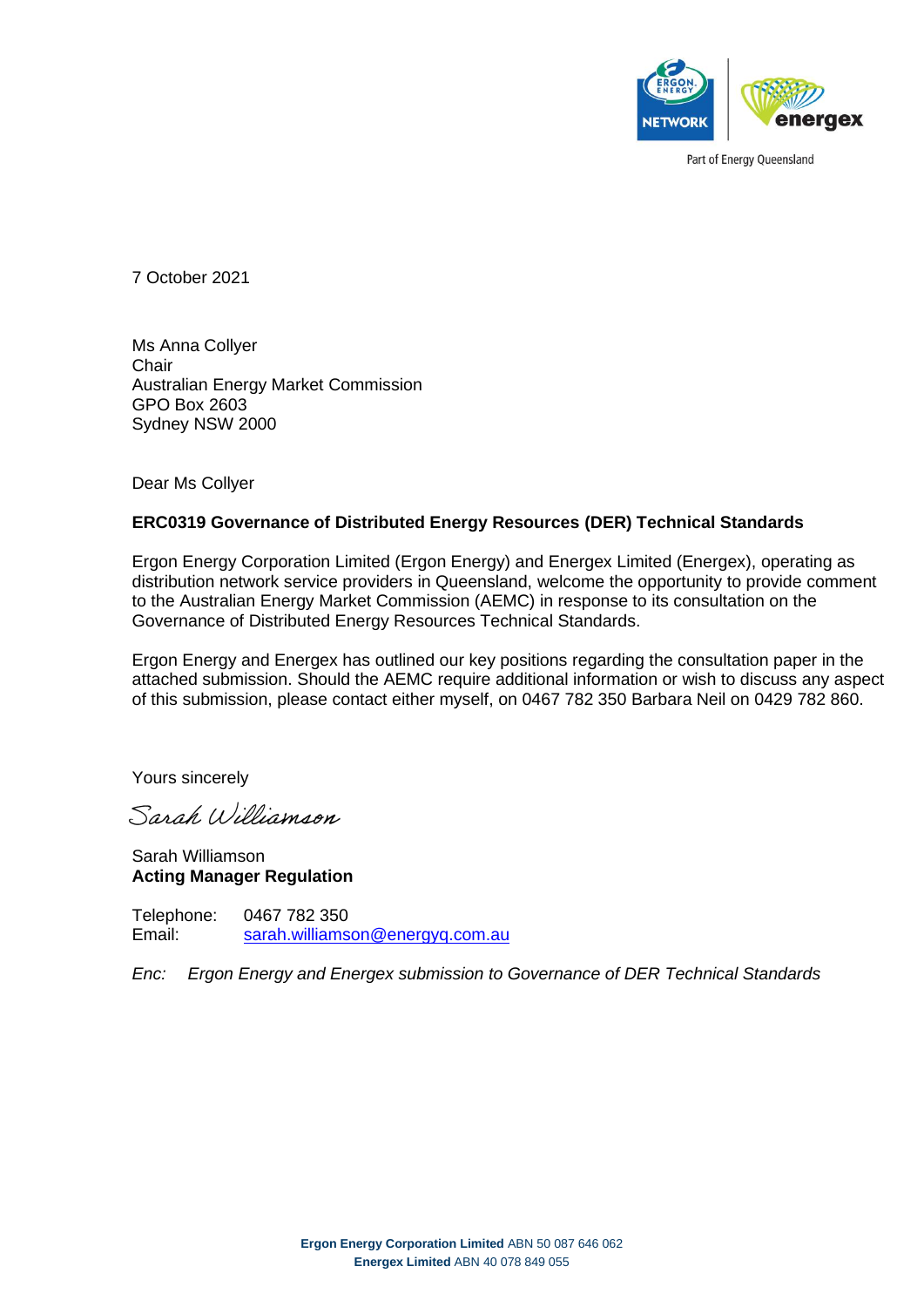

Joint response to the Australian Energy Market Commission 7 October 2021



Part of Energy Queensland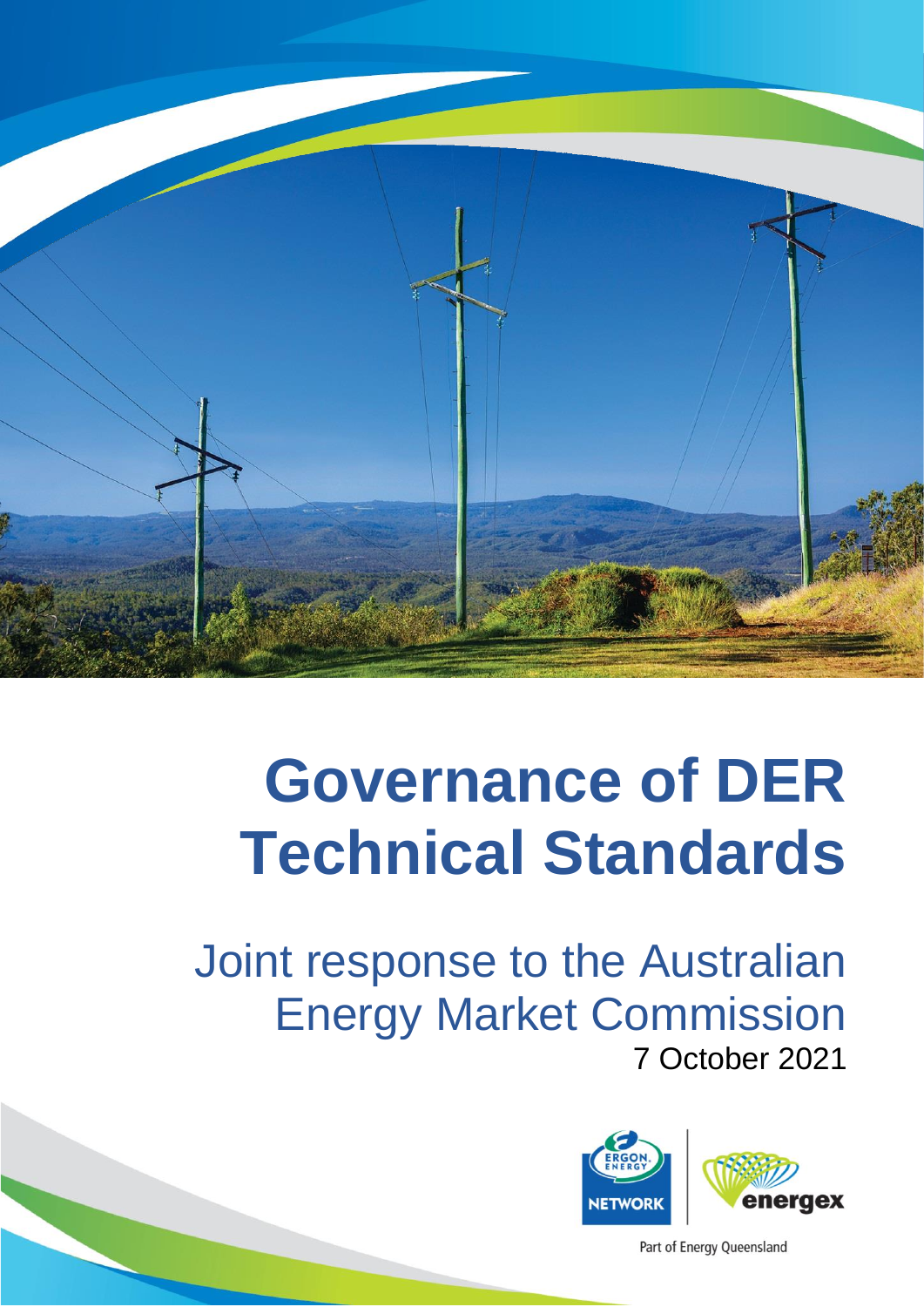

### **ABOUT ERGON ENERGY**

Ergon Energy Corporation Limited (Ergon Energy) is part of Energy Queensland and manages an electricity distribution network which supplies electricity to more than 740,000 customers. Our vast operating area covers over one million square kilometres – around 97% of the state of Queensland – from the expanding coastal and rural population centres to the remote communities of outback Queensland and the Torres Strait.

Our electricity network consists of approximately 160,000 kilometres of powerlines and one million power poles, along with associated infrastructure such as major substations and power transformers.

We also own and operate 33 stand-alone power stations that provide supply to isolated communities across Queensland which are not connected to the main electricity grid.

### **ABOUT ENERGEX**

Energex Limited (Energex) is part of Energy Queensland and manages an electricity distribution network delivering world-class energy products and services to one of Australia's fastest growing communities – the South-East Queensland region.

We have been supplying electricity to Queenslanders for more than 100 years and today provide distribution services to almost 1.4 million domestic and business connections, delivering electricity to a population base of around 3.4 million people via 52,000km of overhead and underground network.

## **Contact details**

Energy Queensland Limited Sarah Williamson Phone: 0409 239 883 Email: sarah.williamson@energyq.com.au

PO Box 1090, Townsville QLD 4810 Level 6, 420 Flinders Street, Townsville QLD 4810 www.energyq.com.au

Energy Queensland Limited ABN 96 612 535 583

© Energy Queensland Limited 2021

This work is copyright. Material contained in this document may be reproduced for personal, in-house or non-commercial use, without formal permission or charge, provided there is due acknowledgement of Energy Queensland Limited as the source. Requests and enquiries concerning reproduction and rights for a purpose other than personal, in-house or non-commercial use, should be addressed to the General Counsel, Energy Queensland, PO Box 1090, Townsville QLD 4810.

**Page i**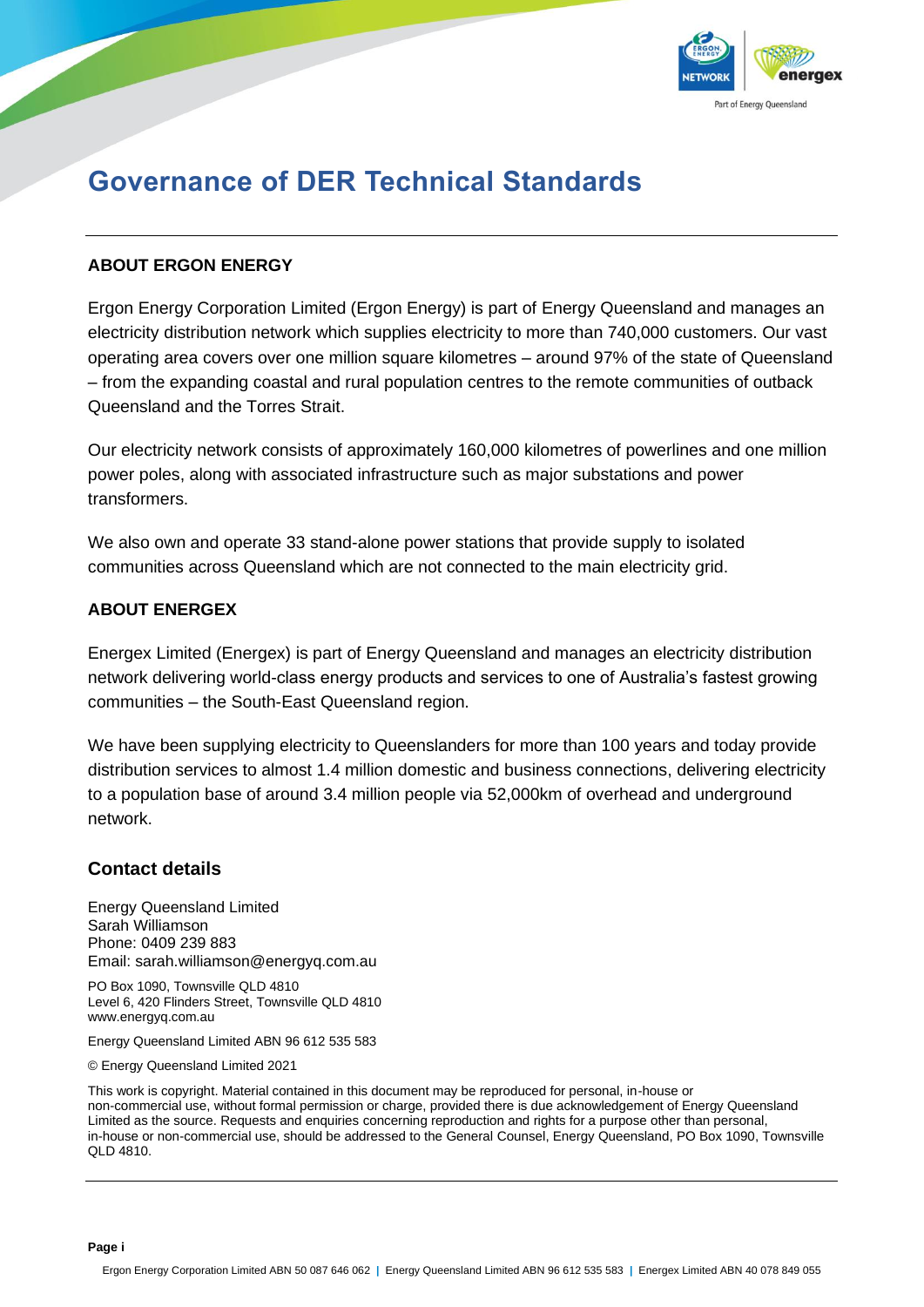

# **CONTENTS**

|        | <b>INTRODUCTION</b> |  |
|--------|---------------------|--|
| ◠<br>- | KEY MESSAGES        |  |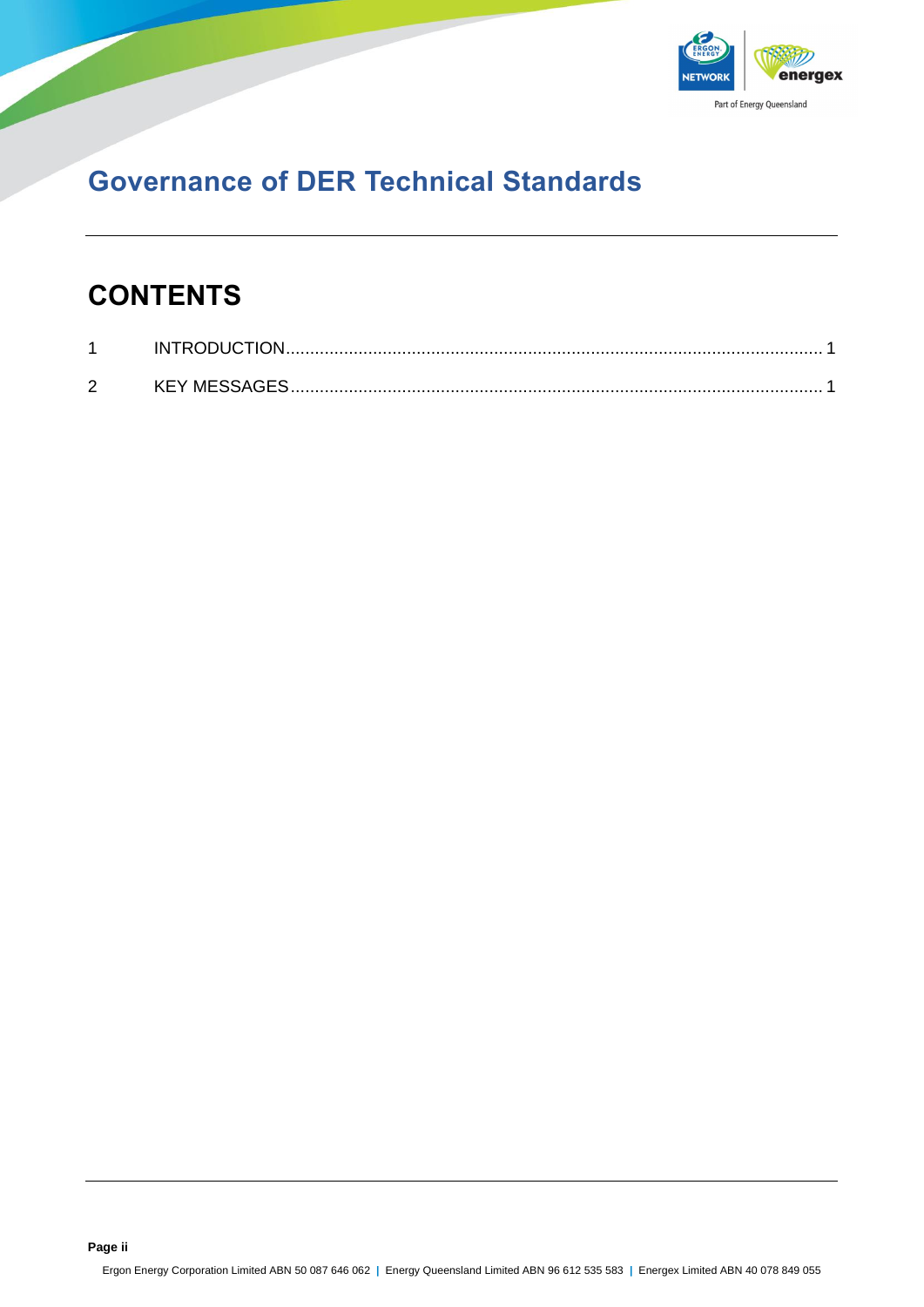

## <span id="page-4-0"></span>**INTRODUCTION**

Ergon Energy Corporation Limited (Ergon Energy) and Energex Limited (Energex), operating as distribution network service providers (DNSPs) in Queensland, welcome the opportunity to provide comment to the Australian Energy Market Commission (AEMC) in response to its consultation on the Governance of Distributed Energy Resources (DER) Technical Standards – Consultation Paper.

Ergon Energy and Energex note there have been a number of rule change requests relating to DER Technical Standards and the governance arrangements for these. Last year, Energy Queensland (on behalf of Ergon Energy and Energex) responded to consultations conducted by the AEMC,<sup>1</sup> Australian Energy Market Operator (AEMO)<sup>2</sup> and the Energy Security Board (ESB).<sup>3</sup>

Ergon Energy and Energex agree there is value in technical standards for DER but are concerned in the lack of governance arrangements and guidance around these standards. Furthermore, we suggest the current Consultation Paper does not adequately address the issues raised in the Rule change request from the ESB, particularly regarding the proposed governance arrangements. In fact, we believe the current arrangements have created a disconnect between jurisdictional laws and the National Energy Rules (NER), and the Consultation Paper does not address this divide. The following section outlines our key positions.

## <span id="page-4-1"></span>**KEY MESSAGES**

## **DER Technical Standards**

Ergon Energy and Energex suggest the current Rules definition of DER Technical standards is limited in scope and does not cater for expansion of the Standard within the NER. If the AEMC or AEMO required compliance to AS/NZS 4777.2 for model standing offers, this could have been achieved in a number of ways in the NER without the need for the creation of a concept of the DER Technical Standard. For example, the definition for micro embedded generator connection could have been amended to include "…*between an embedded generating unit compliant with AS/NZS 4777.2 and a distribution network*…".

<sup>3</sup> Energy Queensland, Governance of DER Technical Standards Consultation Paper, 31 July 2020

<sup>1</sup> Energy Queensland, Technical Standards for Distributed Energy Resources Consultation paper, 23 July 2020

<sup>&</sup>lt;sup>2</sup> Energy Queensland, Initial Distributed Energy Resource Minimum Technical Standard, 29 September 2020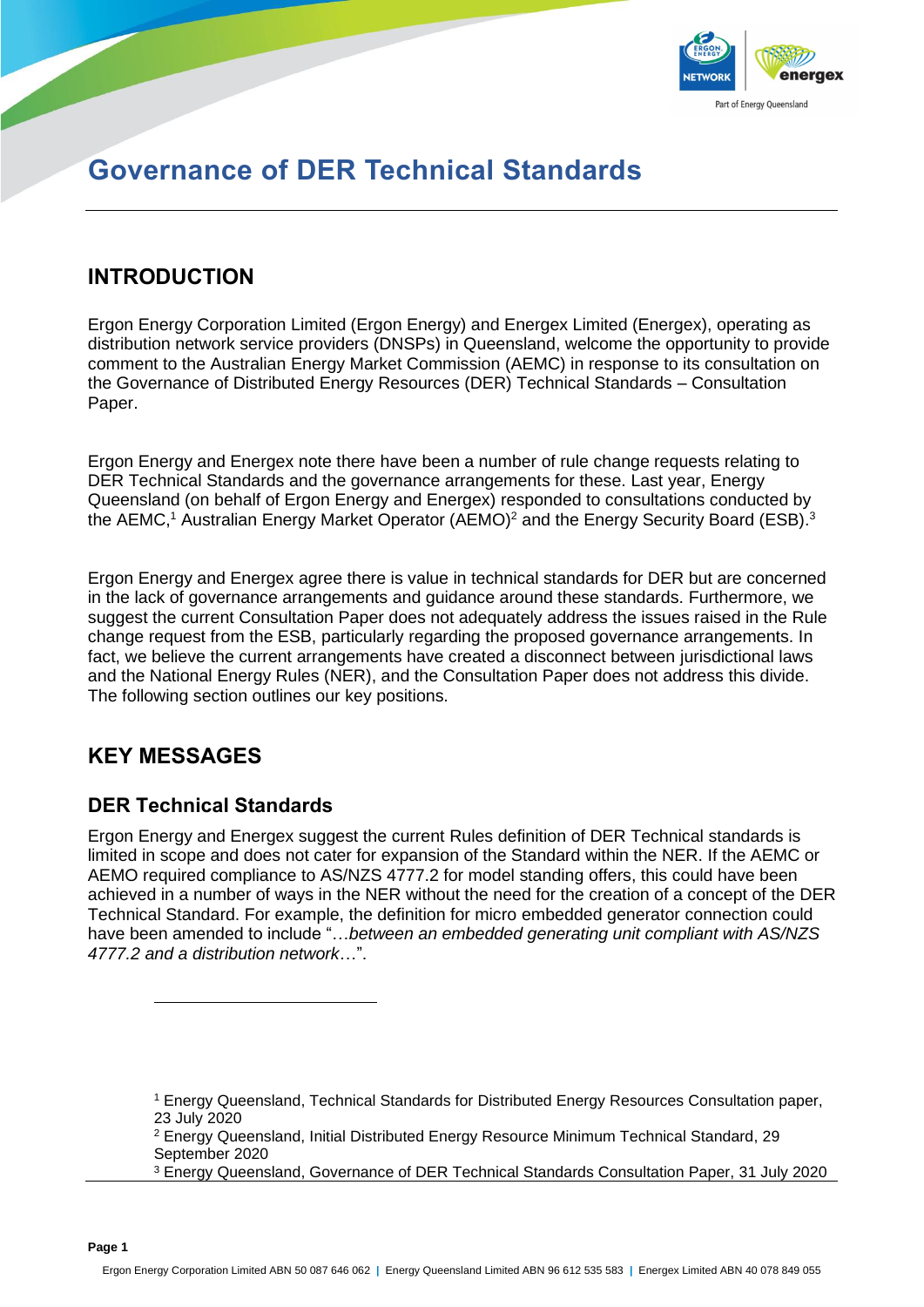

Notwithstanding, we believe it is preferable that any technical standards for DER are prescribed in the NER or a subordinate instrument rather than in jurisdictional or other statutory references. However, the current lack of governance arrangements means that future changes to the standards would have to be instigated as a rule change submission to the AEMC. This would not meet the objective of timely change or adequate planning and consultation.

Moreover, the transitional arrangements introduced in the recent Rule change have exacerbated existing inconsistencies across jurisdictions. As such, we suggest that any changes to the DER Technical Standards should be supported by work to remove references to other statutory requirements in order to prevent conflicting obligations.

Finally, we do not agree with the Rule change request that the AEMC collaborate with AEMO and the Australian Energy Regulator in developing and updating DER Technical Standards. As noted in our previous submissions,<sup>4</sup> this would increase AEMO's role beyond that prescribed in the National Electricity Law. It is our position that, as the rule maker, the AEMC should be responsible for developing and updating the DER Technical Standards with support and advice from an expert advisory committee. Accordingly, we propose the following example drafting:

*"In undertaking its responsibility in developing and updating the DER Technical Standards, the AEMC:*

- *Must collaborate and obtain expert advice from an advisory committee established as a standing committee under the Rules; and*
- *May obtain expert advice from consultants; and*
- *Must carry out a public consultation process for the DER Technical Standards."*

The next section elaborates on our position regarding the governance arrangements for the DER Technical Standards.

## **Governance arrangements**

Ergon Energy and Energex understand from the abovementioned consultation processes that industry overwhelmingly supported the creation of a DER Technical Standard overseen by a national governance committee, and that the AEMC would consider the governance arrangements

<sup>4</sup> Energy Queensland, Technical Standards for Distributed Energy Resources Consultation paper, 23 July 2020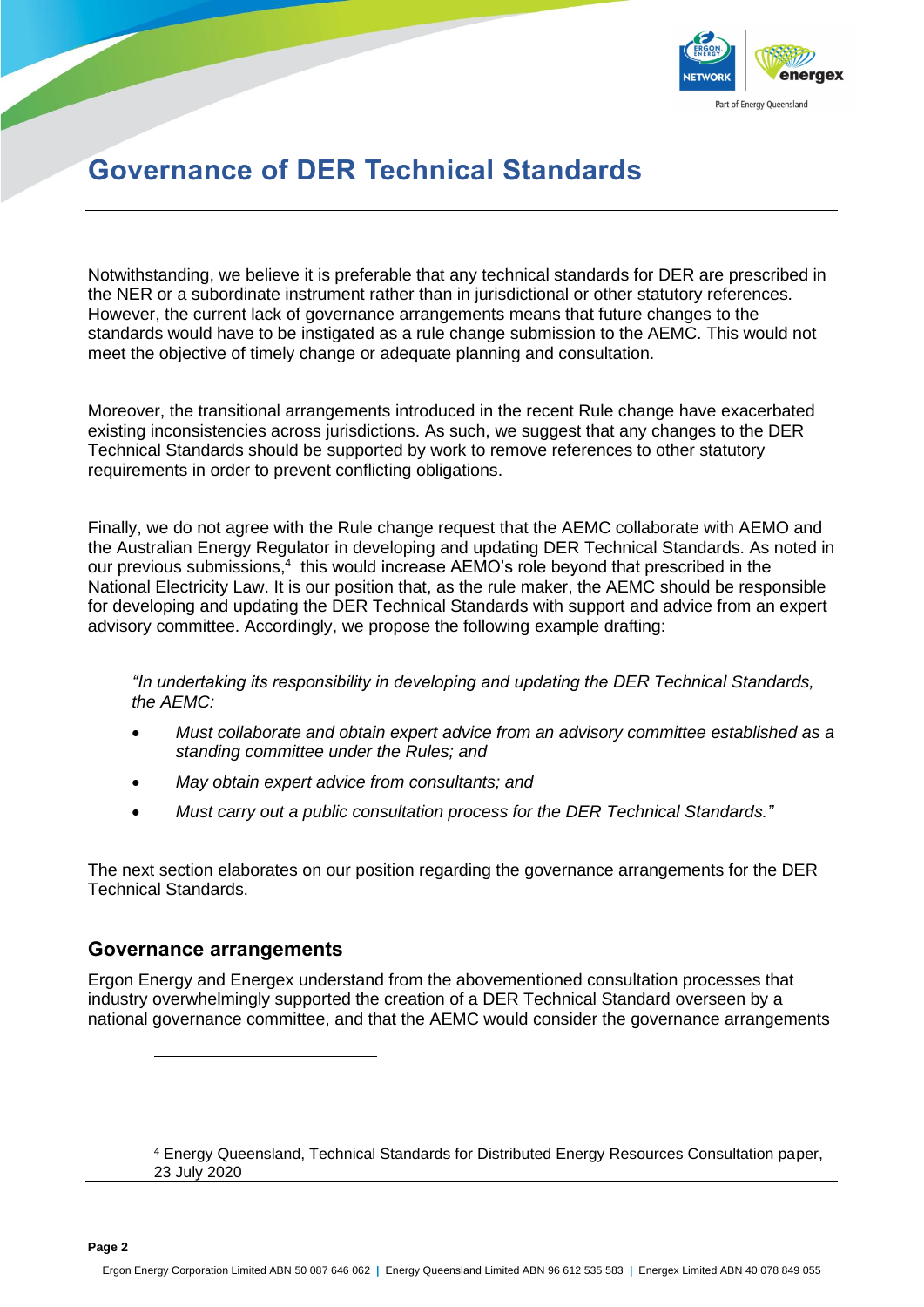

through a separate Rule change (i.e. this consultation). However, we do not believe that this Consultation paper adequately addresses the issues raised nor does it propose appropriate governance arrangements. Ergon Energy and Energex are not satisfied that the recent Rule change<sup>5</sup> addresses the issues raised in this Rule change request.<sup>6</sup>

We note that Standards Australia does not provide governance for jurisdictional compliance to standards. However, existing relationships with Standards Australia and other standards bodies or working groups should be leveraged to ensure that standards developed are timely and fit for purpose. There should also be focus on implementing adequate governance to ensure compliance with relevant standards and removal of compliance barriers such as conflicting jurisdictional requirements and national statutory requirements. We will address compliance issues further in the following section.

As noted earlier, Energex and Ergon Energy support the Rule change request for the development of an DER governance advisory committee, reporting to the AEMC as the best solution to support the DER Technical Standards development under the Rules. We agree that the AEMC is the appropriate convener of a governance committee as it fits within the AEMC's remit and purpose.

Ergon Energy and Energex suggest this committee should be established similarly to the Reliability Panel and be comprised of members who represent a range of participants in the national electricity market (NEM). Specifically, we recommend the committee consist of a broad range of members with technical, customer, jurisdictional, regulatory, industry, installation and safety experience as well as appropriate input from emerging DER industry participants.

This approach will ensure that a range of stakeholders are represented, with the ability to engage with industry and state jurisdictions, as well as delivering appropriate customer outcomes. The committee could have a determining role in terms of system security and reliability in relation to DER and be advisory in terms of "best-practice" guidelines to account for differences in network characteristics and jurisdictional requirements. However, even by specifying AS/NZS 4777.2, the DER Technical Standard already has an influence on network settings, such as protection settings which have both local and system impacts. As the DER Technical Standards have already impacted on the governance requirements and distribution system design and performance criteria, the committee must involve adequate and current DNSP representation.

<sup>5</sup> National Electricity Amendment (Technical Standards for distributed energy resources) Rule 2021, No.1.

<sup>&</sup>lt;sup>6</sup> AEMC, Governance of distributed energy resources technical standards, Consultation Paper, 2 September 2021, page 16.